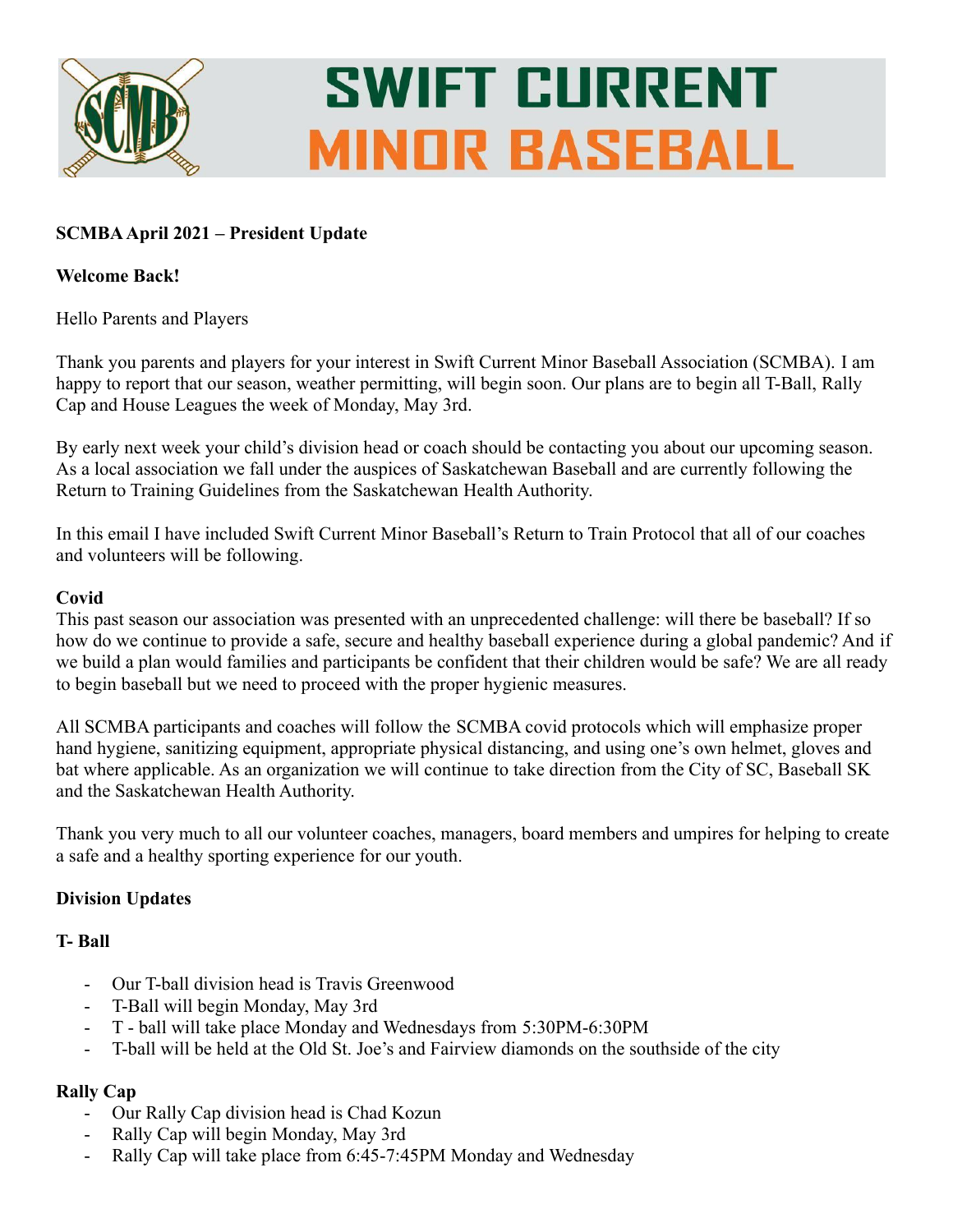- Rally Cap will be hosted at the Old St Joe's and at Fairview School

## **U11**

- We are presently looking for a U11 Division head
- If you are interested in learning more about being a division head please contact me at the email address below
- U11 offers opportunities for children at the AAA, AA and house levels
- Tryouts are presently occurring from U11 AAA and AA
- Joe Carnahan is coaching the AAA team and we are looking for a AA coach

## **U13**

- Our U13 division head is Cortney Lehsures
- U13 offers opportunities for players at the AAA, AA and house levels
- Tryouts are presently taking place at the U13 level for AAA and AA
- Wayne Kobley is our AAA coach and we are looking for a AA coach
- If you are interested in coaching please contact Cortney

## **U15**

- Our U15 division head is Brent Stechyshyn
- U15 offers opportunities at the AAA and AA level
- Tryouts for AAA and AA are presently taking place
- Garnett Unger is coaching our AAA U15 team

## **U18**

- Our U18 division head is Dawn Robertson
- U18 has both a AAA and AA team
- Evaluations are presently taking place in the U18 level
- Our U18 teams play in a provincial league
- We are also exploring some options for a combined U15 and U18 team to play in a local SW Elks league

#### **Please Note:**

Our U11-U15 A, AA and AAA teams will play the 2021 season in the Regina Baseball League. The Regina league typically runs from May1st to August 1st and involves travel and play against teams from around Southern Saskatchewan. This year we anticipate the Regina league will begin sometime in mid to late June. IN the event we are not permitted to travel we will remain nimble and offer local opportunities.

#### **57's clothing and merchandise now available for a limited time!**

You can now order Swift Current 57 clothing and merchandise online and it will be shipped directly to your home. Order before April 29, 2021. Items will be shipped on May 18th, 2021. Visit [https://swift57.itemorder.com](https://swift57.itemorder.com/) to order online. If you have any questions contact Toni at toni.baseball2019@gmail.com or 306-741-7381

#### **Volunteers Needed**

We are looking for volunteers! To run a successful organization, we are constantly looking for volunteers for our board of directors, to umpire and to coach. If you are interested in learning more about how you may help please email me at presidentscmba@gmail.com.

On behalf of SCMBA I want to thank our coaches for volunteering to coach. You chose to make a difference in the lives of our players during one of the most unusual seasons of baseball. Your time, efforts, and enthusiasm